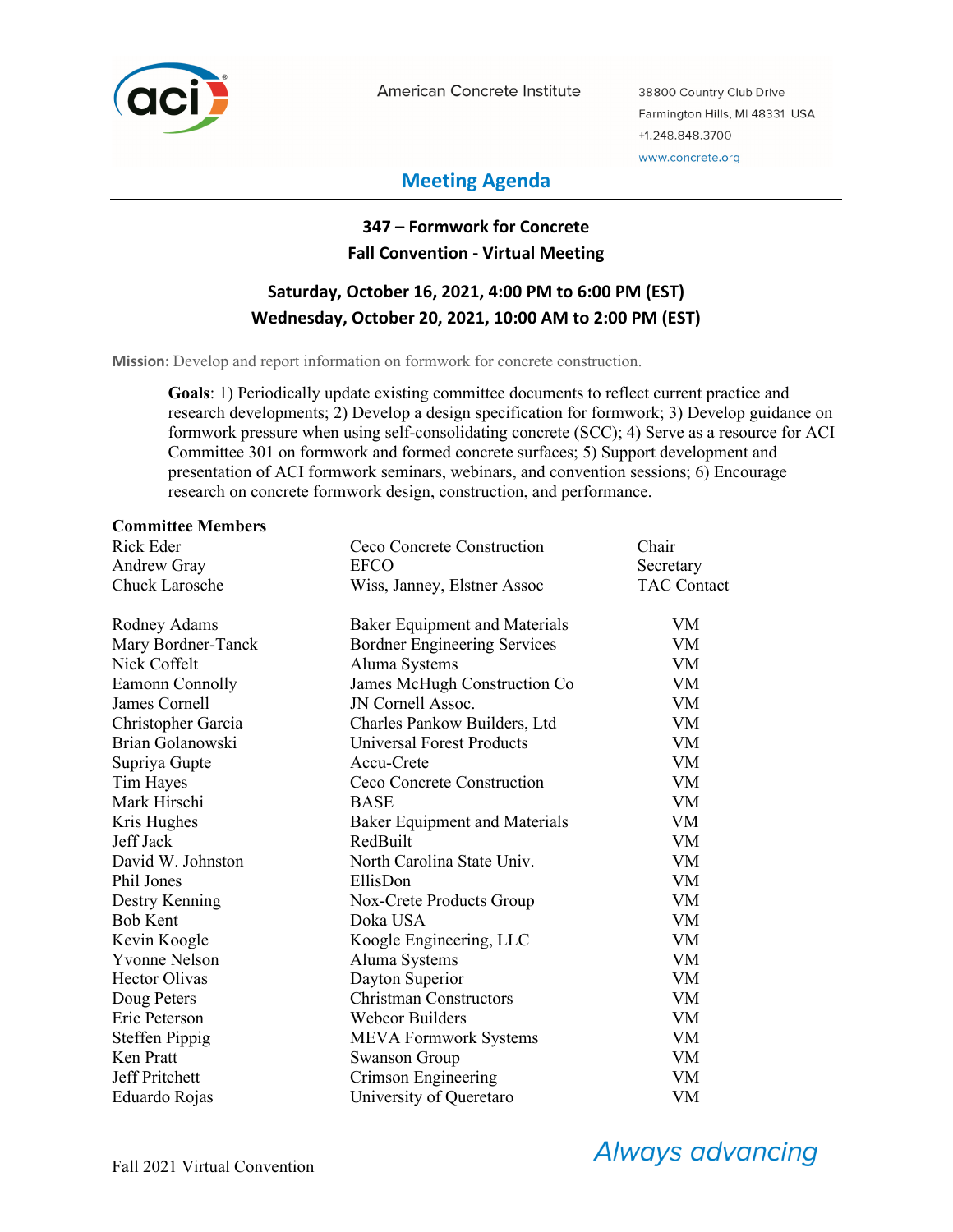# 347 – FORMWORK FOR CONCRETE AGENDA

| <b>Brian Ruegge</b>       | Kiewitt Engineering                  | VM         |
|---------------------------|--------------------------------------|------------|
| <b>Richard Ryon</b>       | <b>RMD Kwikform</b>                  | VM         |
| Douglas Schoonover        | <b>Atlas Construction Supply</b>     | VM         |
| Aviad Shapira             | Technion/Israel Institute of Tech.   | VM         |
| John Simpson              | Simpson Engineering LLC              | VM         |
| Peri Stivaros             | Feld Kaminetzky & Cohen-GEI          | VM         |
| James Tkach               | Largo Concrete                       | VM         |
| Daniel Toon               | United Forming Inc                   | VM         |
| Ralph Tulis               | <b>Structures Consulting</b>         | VM         |
| <b>Thomas West</b>        | <b>Barton Malow</b>                  | <b>VM</b>  |
| <b>Consulting Members</b> |                                      |            |
| Garner (Jum) Horst        | Horst & Associates                   | Consulting |
| <b>HS</b> Lew             | <b>NIST</b>                          | Consulting |
| Rolf Spahr                | Spahr Consult                        | Consulting |
| <b>Associate Members</b>  |                                      |            |
| Valery Aladiev            | PERI Formwork Systems                | AM         |
| Aali R Alizadeh           | Giatec Scientific Inc                | AM         |
| Dan Ashby                 | <b>EFCO</b>                          | AM         |
| Kim Basham                | KB Engineering LLC                   | AM         |
| <b>Andrew Bombassaro</b>  | Ischebeck USA, Inc.                  | AM         |
| Jason Bray                | Walter P Moore                       | AM         |
| <b>Brian Carson</b>       | <b>Osburn Contractors</b>            | AM         |
| Jennifer Clark            | Dun Par Engineered Form Co           | AM         |
| Michael Damme             | <b>Sundt Construction</b>            | AM         |
| <b>Anthony DeCarlo</b>    | <b>TWC Concrete LLC</b>              | AM         |
| Sean Dingley              | aDB Engineering                      | AM         |
| Jeff Drobny               |                                      | AM         |
| <b>Jeff</b> Erson         | Erson & Associates                   | AM         |
| Noel Gardner              | Univ. of Ottawa (retired)            | AM         |
| Sam Greenberg             | Dansco Engineering                   | AM         |
| Danny Gumm                | <b>Sundt Construction</b>            | AM         |
| Rishi Gupta               | University of Victoria               | AM         |
| Jonathan Hawkins          | <b>G&amp;C</b> Concrete Construction | AM         |
| Michael Hernandez         | Parsons                              | AM         |
| Danny Hinajosa            | Kline Engineered $&$ Consulting      | AM         |
| Matthew Hummel            | LendLease                            | AM         |
| Rocky Janney              | Koogle Engineering LLC               | AM         |
| Kamal Khayat              | Missouri S&T                         | AM         |
| Chong Kim                 | D.H. Charles Engineering             | AM         |
| Jim Kretz                 | Walbridge Company                    | AM         |
| Lance Larson              | <b>Sundt Construction</b>            | AM         |
| Antonio Limbardo          | <b>Engineered Devices Corp</b>       | AM         |
| Andrew Lloyd              | <b>MEVA Formwork Systems</b>         | AM         |
| Richard McCarthy          | Swedish Concrete Assoc.              | AM         |
| Richard Obratil           | <b>Great Lakes Construction</b>      | AM         |
| Robert Opie               |                                      | AM         |
| Andy Pearson              | <b>EFCO</b>                          | AM         |
| Michael Pedraza           | <b>United Forming</b>                | AM         |
| <b>Bill Phillips</b>      |                                      | AM         |

Virtual Convention – Wednesday, October 20, 2021 Page 2 of 4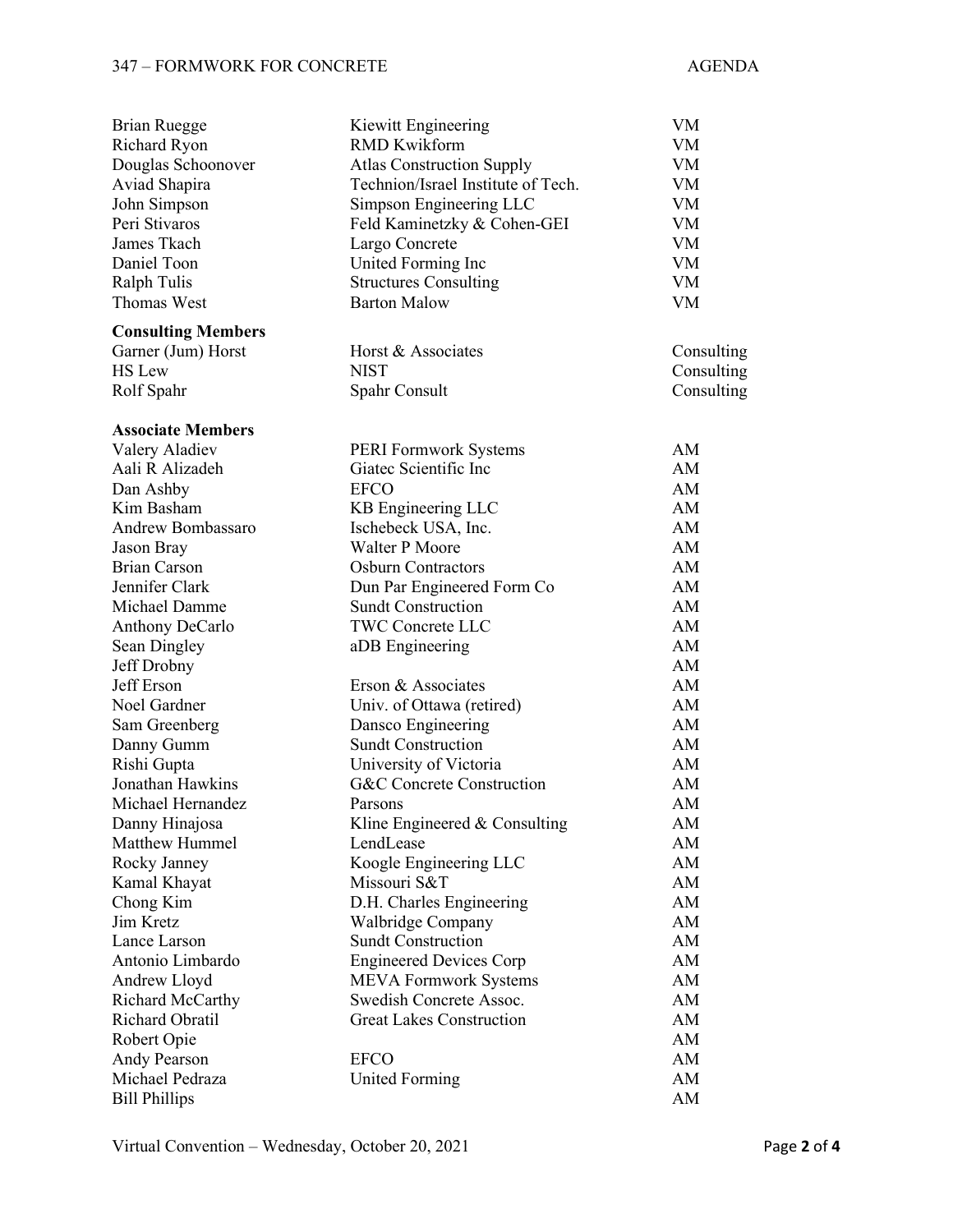#### 347 – FORMWORK FOR CONCRETE AGENDA

| Reigstad and Assoc.              | AM |
|----------------------------------|----|
| Pacific Wood Laminates           | AM |
| <b>ICF-MA</b>                    | AM |
| Ishebeck USA                     | AM |
| <b>Titan Formwork Systems</b>    | AM |
| Aluma Systems                    | AM |
| <b>Wayne Brothers</b>            | AM |
| Concrete Reinforcing Steel Inst. | AM |
| Simpson Gumpertz & Heger         | AM |
| <b>Ulrich Engineers</b>          | AM |
|                                  |    |

#### **Working Session – Saturday, October 16, 2021 4:00 PM – 6:00 PM EST**

### **1. Call to Order**

1.1 Introduction and Member/Visitor Roll Call

### **2. Announcements**

2.1 Preview of agenda for full committee meeting

## **3. Design Specification for Formwork – Chapters 6 & 7**

3.1 Prepare responses to remaining ballot items #196 and #198

## **4. Adjournment**

## **Convention Meeting – Wednesday, October 20, 2021 10:00 AM – 2:00 PM EST**

#### **1. Call to Order (10:00 - 10:20)**

- 1.1 Introduction of members and visitors: Roll call
- 1.2 Announcements: Reminder of committee sponsored session on Thursday, October 21, 10:00 AM 12:00 PM EST, "Formwork Systems: Design and Construction"
- 1.3 Committee membership: New members, resignations
- 1.4 Announcements: Update of stored committee documents

## **2. Approval of Minutes (10:20 – 10:30)**

- 2.1 September 14, 2021 Virtual Meeting Minutes
- 2.2 April 1, 2021 Spring Convention Minutes (Virtual)

#### **3. Old Business (10:30 – 11:00)**

- 3.1 Void Form Task Group: Memo from Jim Cornell
- 3.2 Reapproval of committee documents 347R and 347.3R: Preparation for web letter ballot
- 3.3 ACI Foundation Grant: Giovanni Loreto (Kennesaw State University) "Non-rigid Formwork Systems with Engineered Cementitious Composite"
- 3.3.1 Update on proposal
- 3.3.2 Review of committee support / endorsement process